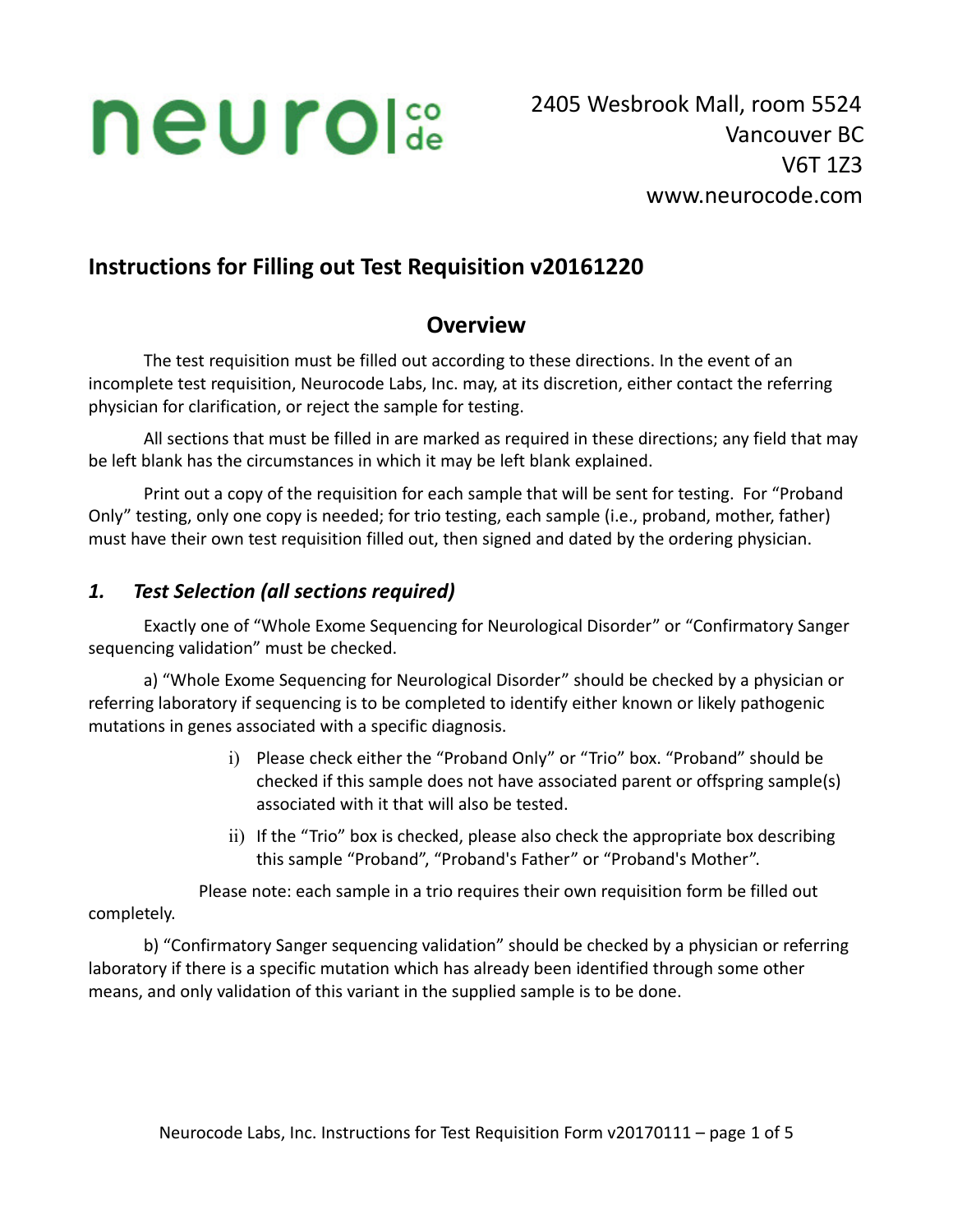#### *2. Specimen Information (all sections are required)*

Sample type: please check the appropriate box. Ensure the sample is collected according to the directions listed at [http://www.neurocode.com/samples.html,](http://www.neurocode.com/samples.html) and sent according to the directions included with the test requisition.

Collection Date: the date the sample was collected as four-digit year, two digit month, two digit day.

#### *3. Ordering Physician Information*

If a physician is ordering exome sequencing or confirmatory Sanger sequencing for diagnostic purposes, please fill out this section. Otherwise, please fill out the "Requesting Laboratory" section.

Physician Name (**required**): Provide the name of the ordering physician.

MSP number (in BC): Provide the physician's Medical Services Plan number. If this test is being ordered from out of province, please leave this blank.

Street Address, City, Province, Postal Code, Institution (**required**): please provide the mailing address and institutional affiliation of the ordering physician. This should be the address to which printed reports can be returned by mail.

Phone (**required**): Provide the phone number of the ordering physician.

Fax: Provide a fax number to which correspondence may be sent. This may be left blank.

Email address (**required**): provide an email address to which notifications regarding this sample may be sent. **PLEASE NOTE**: test results will not be returned by email.

#### *4. Addition Report Recipient (two sections)*

**Note**: if only the referring physician is to receive a copy of the final report, these sections may be left blank; otherwise, all sections are required unless specifically exempted.

Physician/GC Name: the name of an additional recipient of this report.

MSP Number (in BC): the Medical Services Plan number of this provider. If this test is ordered from out of province, please leave this blank.

Phone, Fax, Email address: please provide the contact information for the additional recipient.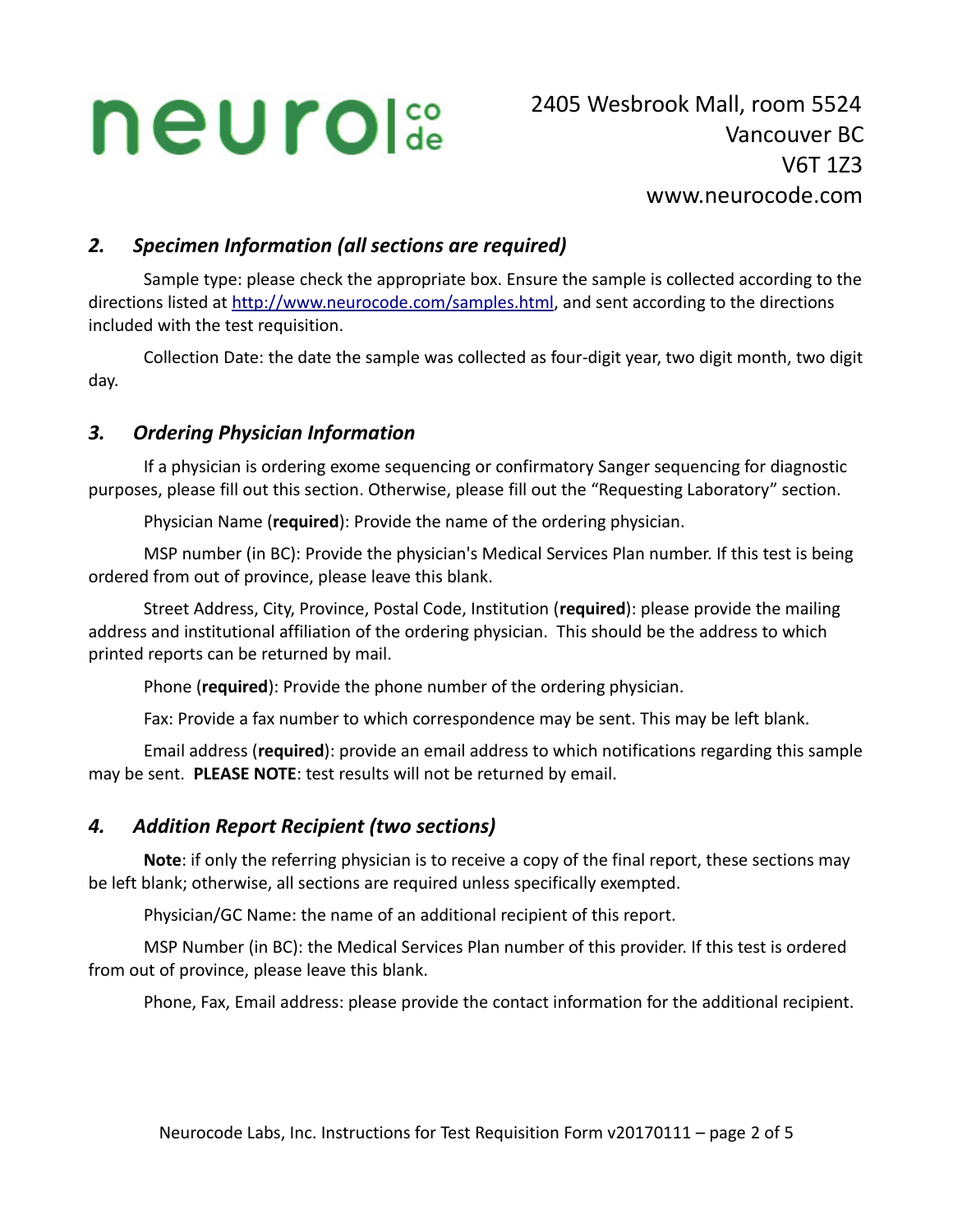#### *5. Requesting Laboratory*

If a laboratory is sending Neurocode Labs a sample for either whole exome sequencing or Sanger confirmation, please fill out this section instead of the referring physician.

Facility name: the name of the ordering laboratory (**required**).

Street Address, City, Provice, Postal Code (**required**): provide the mailing address for the facility. This is the address to which printed results will be returned.

Telephone, Contact name (**required**): the phone number at which the person specified at "Contact name" may be reached.

Fax: a fax number to which potentially sensitive results may be sent. This may be left blank.

HGNC gene symbol (**required for confirmatory Sanger sequencing**): the approved gene symbol for the gene to be targeted for sequencing.

HGVS protein change (**required for confirmatory Sanger sequencing**): The HGVS annotation for the change to be validated (e.g. "p.Arg123Trp". Single letter amino acid codes are allowed.)

Transcript ID (**required for confirmatory Sanger sequencing**): an identifier for the transcript to which the HGVS protein change applies (e.g. "NM\_12345678", "uc123456.7").

#### *6. Patient Information (all sections are required)*

Name: fill out the patient's legal name: last/family name, first name, initials.

DOB: provide the patient's date of birth as four digit year, two digit month, two digit day.

PHN: provide the patient's Provincial Health Number. If this sample is coming from outside BC, please leave this blank.

Sex: check the most appropriate box. In the event the proband is a pediatric patient and has ambiguous genitalia, please check "unknown/ambiguous".

Ethnicity: check the appropriate box. In the case the patient is of mixed ancestry, please check all that apply (e.g., if parents are Asian and Caucasian, check both boxes; if parents are of mixed ancestry, check all applicable boxes).

#### *7. Clinical Diagnosis*

Currently, we only offer testing for "Epilepsy/Seizure Disorder". No action necessary.

Subtype: please check all boxes that apply. These may be left blank.

Neurocode Labs, Inc. Instructions for Test Requisition Form v20170111 – page 3 of 5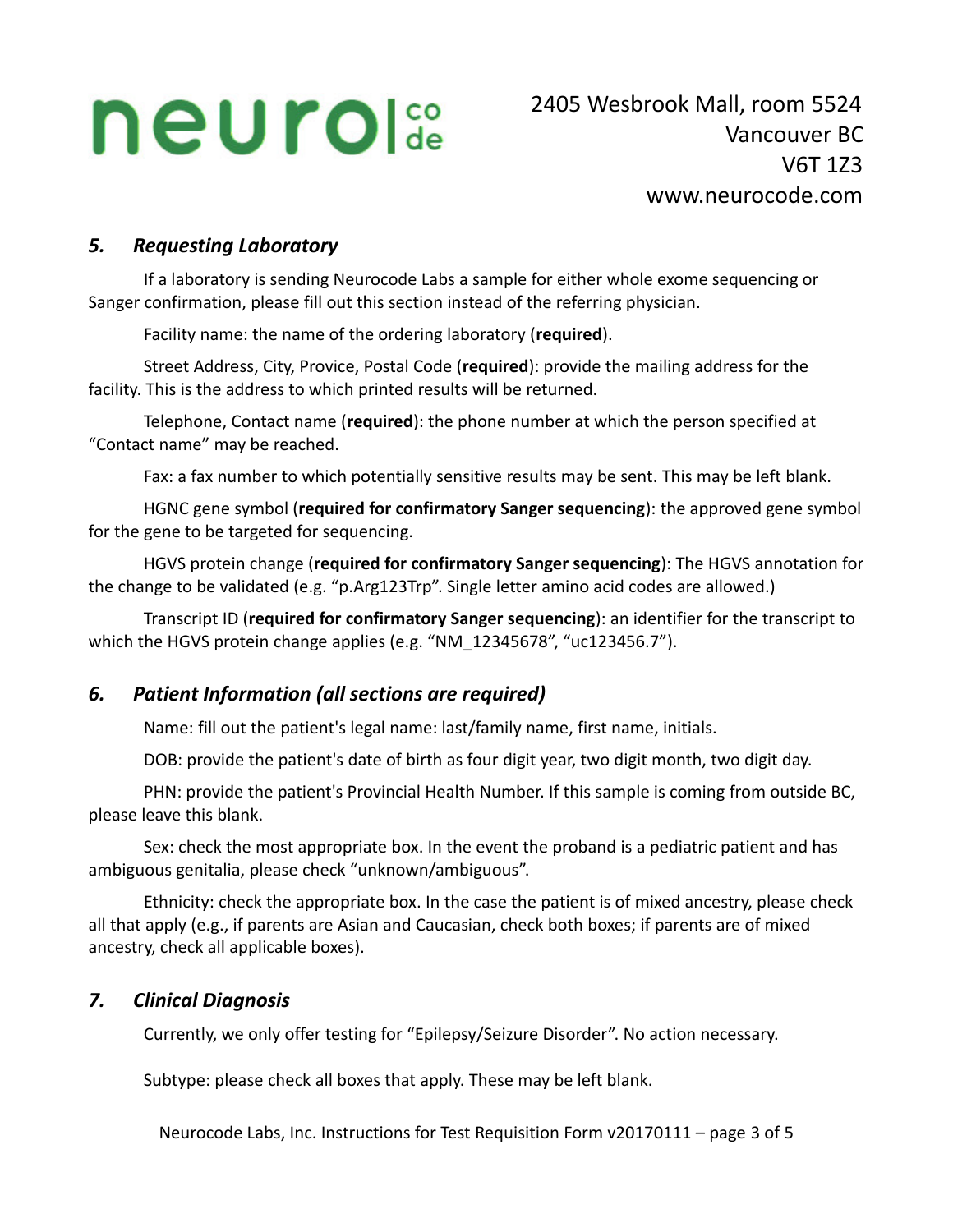2405 Wesbrook Mall, room 5524 Vancouver BC V6T 1Z3 www.neurocode.com

### *8. Biological Parent Data – Mother (all sections are required)*

Name: please provide the full legal name of the biological mother: last/family, first, initials. In the event the mother's identity is unavailable, please write "UNKNOWN" in all capitals.

DOB: please provide the mother's date of birth as four digit year, two digit month, two digit day. In the event the mother's identity is unavailable, please write "UNKNOWN" in all capitals.

Affected: please check exactly one box. If the mother shares the phenotype of the person to whom the sample accompanying this requisition, check "Yes". If the mother is unaffected, but has a blood relative with the same phenotype, check "No, but a family member is". Otherwise, or if the mother's identity is unavailable, check "No".

Sample: please check exactly one box. If the mother will have a sample sent as part of a trio for sequencing, check "Sent Separately". Otherwise, or if the mother's identity is unavailable, check "Not Available".

#### *9. Biological Parent Data – Father (all sections are required)*

Name: please provide the full legal name of the biological father: last/family, first, initials. In the event the mother's identity is unavailable, please write "UNKNOWN" in all capitals.

DOB: please provide the mother's date of birth as four digit year, two digit month, two digit day. In the event the father's identity is unavailable, please write "UNKNOWN" in all capitals.

Affected: please check exactly one box. If the father shares the phenotype of the person to whom the sample accompanying this requisition, check "Yes". If the father is unaffected, but has a blood relative with the same phenotype, check "No, but a family member is". Otherwise, or if the father's identity is unavailable, check "No".

Sample: please check exactly one box. If the father will have a sample sent as part of a trio for sequencing, check "Sent Separately". Otherwise, or if the father's identity is unavailable, check "Not Available".

#### *10. Physician's Statement and Signature (all sections are required)*

Please have the ordering physician read, sign and date the test requisition. Neurocode Labs, Inc. will reject all samples that have not been ordered by a physician.

### **11. Consent to Receipt of Secondary Findings (suggested, but not required)**

Neurocode Labs, Inc. Instructions for Test Requisition Form v20170111 – page 4 of 5